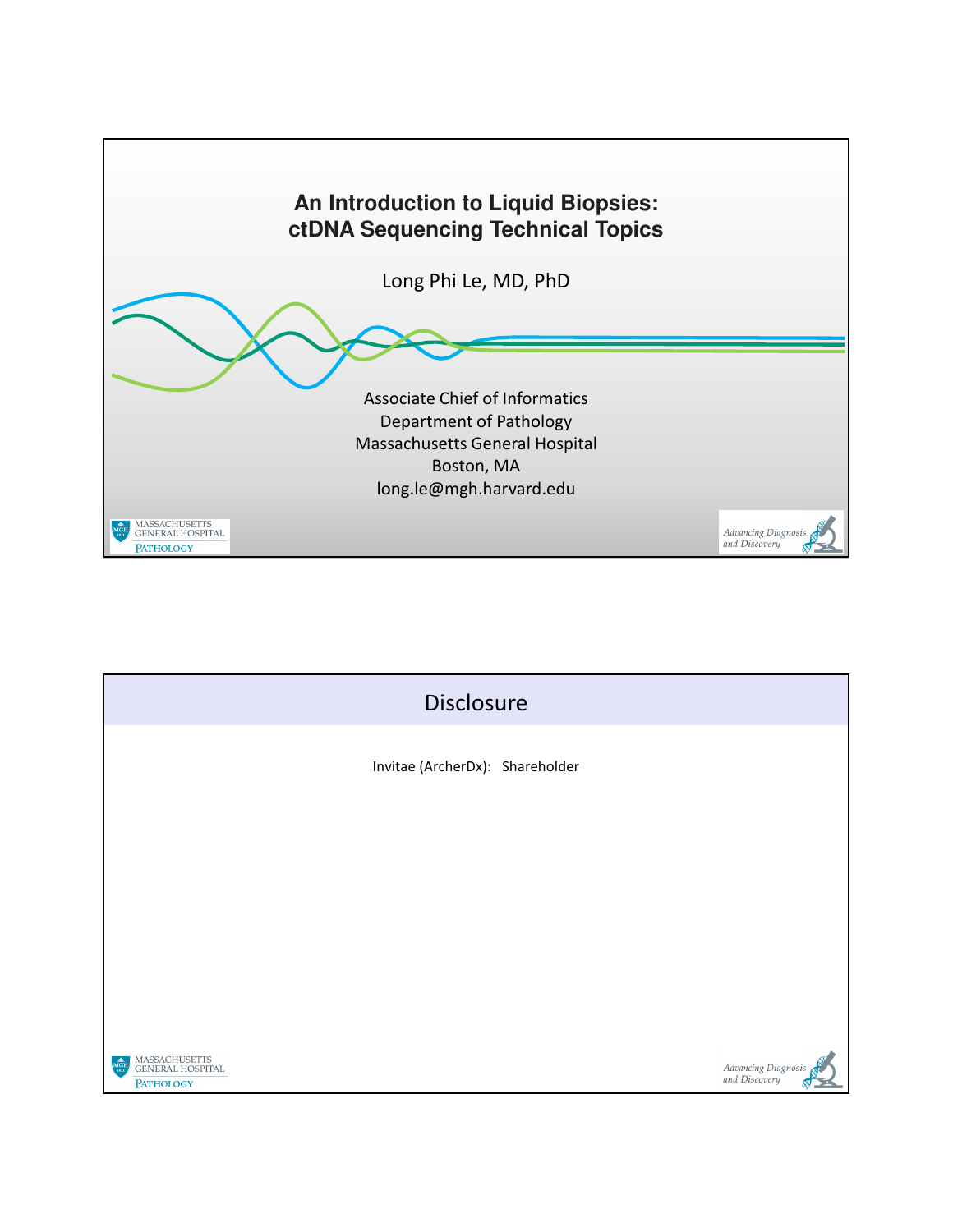

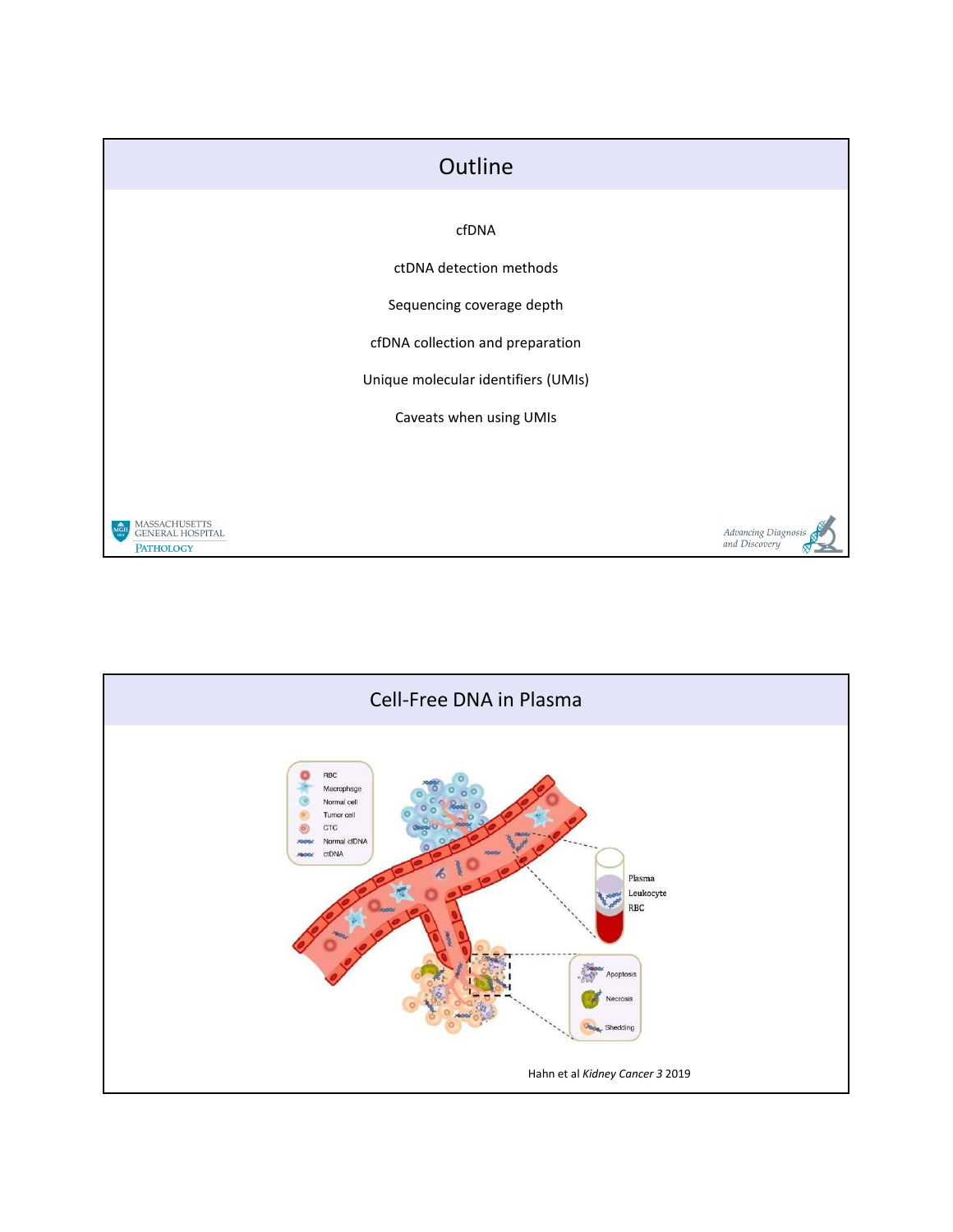| <b>Analysis Type</b>                            | <b>Sensitivity</b> | <b>Targets</b>                                                                         | <b>Applications</b>                                           | <b>Advantages</b>                                                                     | Limitations                                                                                   | Cost                                 |
|-------------------------------------------------|--------------------|----------------------------------------------------------------------------------------|---------------------------------------------------------------|---------------------------------------------------------------------------------------|-----------------------------------------------------------------------------------------------|--------------------------------------|
| <b>aPCR</b>                                     | $0.01 - 0.1%$      | Hotspots                                                                               | Detection, monitoring,<br>targeted therapy                    | High<br>specificity/sensitivity,<br>rapid, simple                                     | No multiplexing,<br>known mutations                                                           | \$                                   |
| Digital PCR                                     | $0.01 - 0.1%$      | Hotspots, gene fusions,<br><b>CNV</b>                                                  | Detection, monitoring,<br>targeted therapy                    | Up to 5 targets, high<br>specificity/sensitivity,<br>quantification, rapid,<br>simple | Limited multiplexing,<br>known mutations                                                      | Ś.                                   |
| <b>Targeted NGS Panel</b>                       | 0.0001%-2%         | Known & unknown<br>mutations, indels, CNV,<br>chromosomal<br>rearrangements            | Detection, monitoring,<br>classification, targeted<br>therapy | High<br>specificity/sensitivity,<br>error correction, better<br>multiplexing          | Complex workflow,<br>sequencing instrument<br>required.<br>bioinformatics                     | \$\$                                 |
| Whole exome<br>sequencing                       | 5%                 | Coding, non-coding,<br>promoter, UTR regions                                           | Detection, monitoring,<br>targeted therapy,<br>classification | Discovery, signatures,<br>CNV, fusion,<br>rearrangements,<br>neoantigens, TMB         | Low sensitivity,<br>complex workflow,<br>sequencing instrument<br>required,<br>bioinformatics | \$\$\$                               |
| Whole genome<br>sequencing                      | $5 - 10%$          | Structural variants.<br>fragmentation pattern,<br>genome wide CNV,<br>methylation, TMB | Classification/origin,<br>early detection                     | Shallow sequencing<br>cancer<br>profiling/signatures                                  | Variable/low<br>sensitivity/specificity,<br>lots of sequencing,<br>bioinformatics             | \$\$\$\$                             |
| <b>MASSACHUSETTS</b><br><b>GENERAL HOSPITAL</b> |                    |                                                                                        | Adapted from Table 1, Bohers et al Pharmaceuticals 2021       |                                                                                       |                                                                                               | Advancing Diagnosis<br>and Discovery |

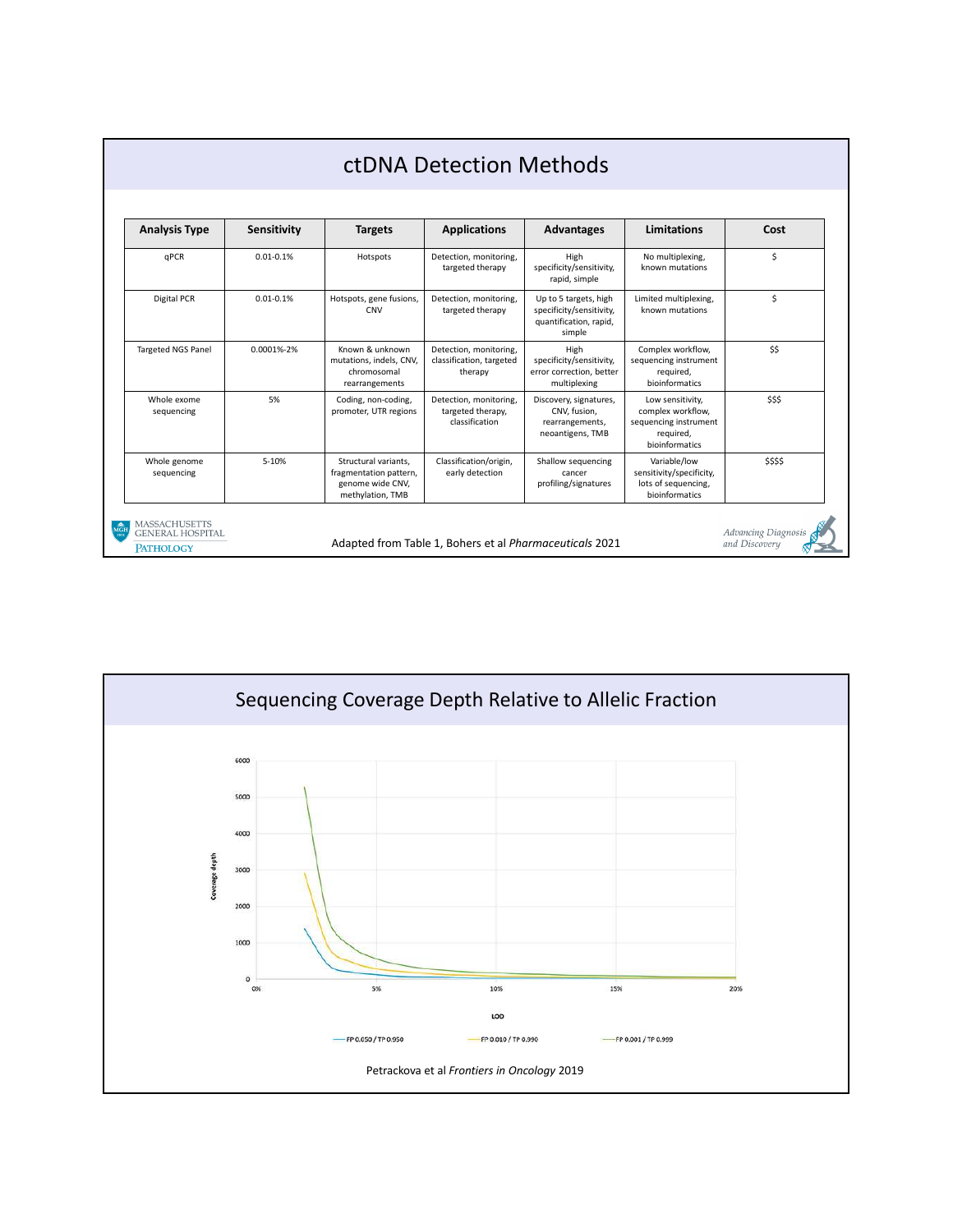

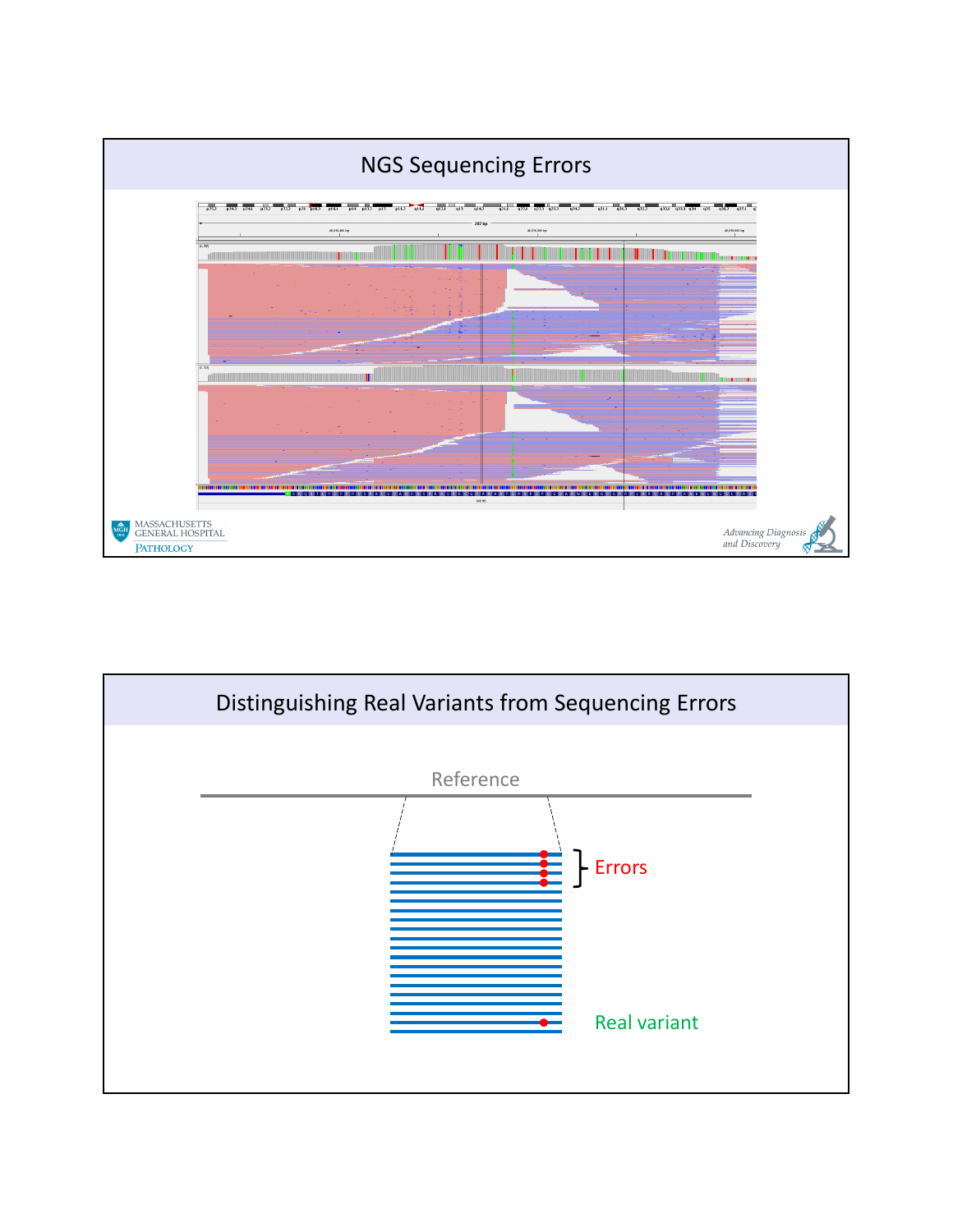

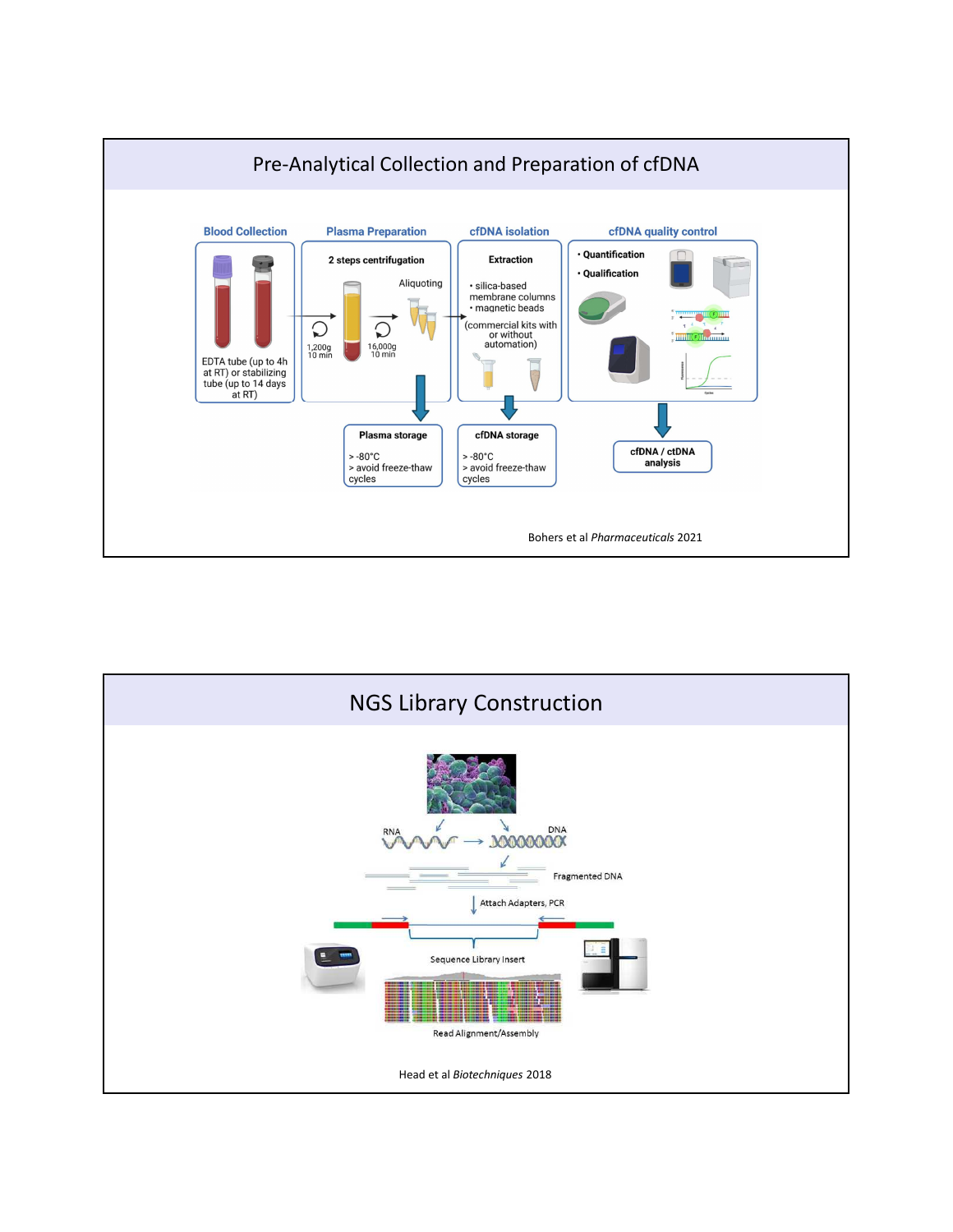

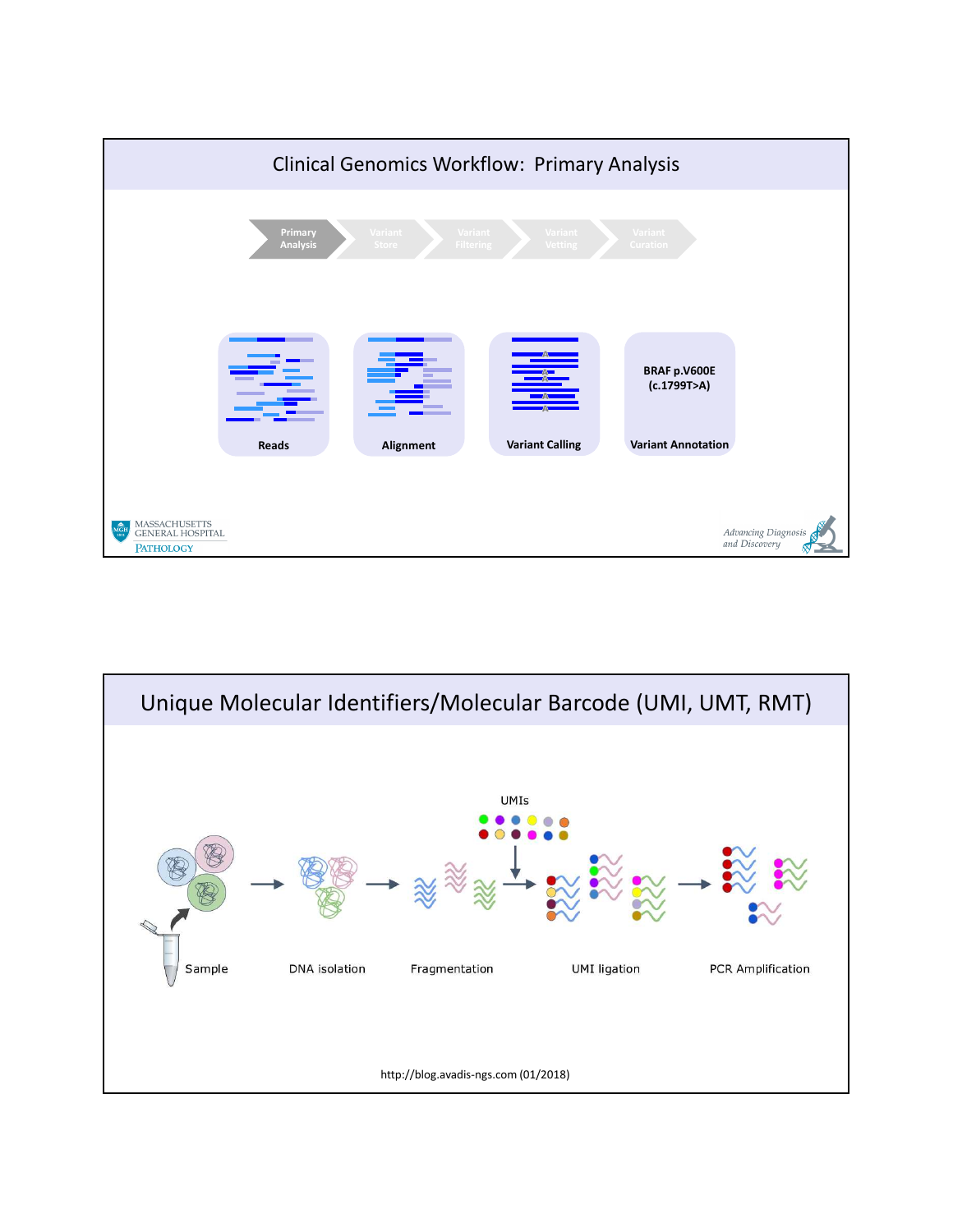

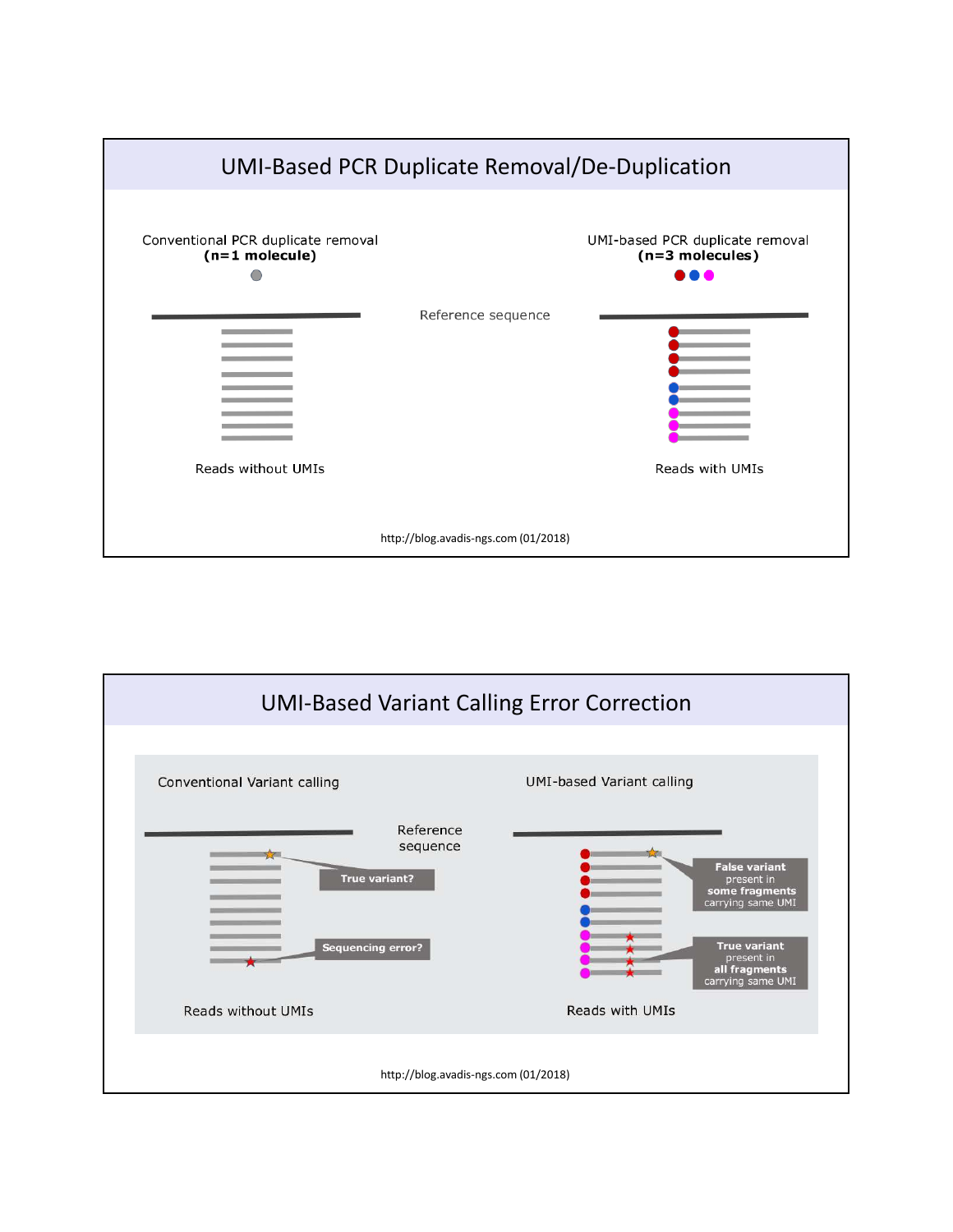